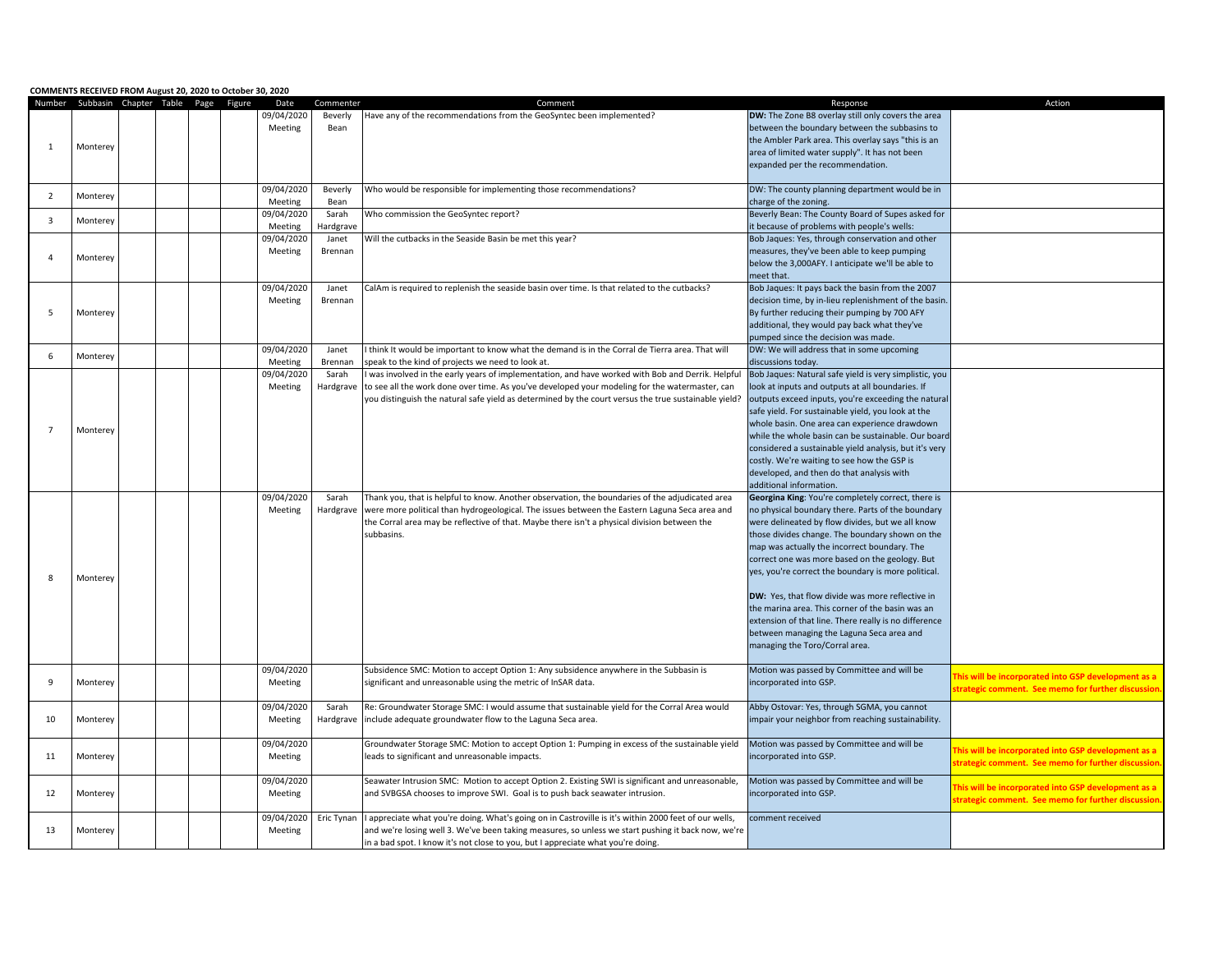| 14 | Number Subbasin Chapter Table Page Figure<br>Monterey |  |  | Date<br>09/04/2020<br>Meeting | Commenter          | Comment<br>Bob Jaques Your comment about arsenic being naturally occuring, I have friends on a CWS with arsenic levels<br>worsening over time. They have to put in a remediation system                                                                                                                                                                                                                                                                                                                                                                                                                                                                                                                                                                                                                                                                          | Response<br>DW: These are the thresholds we're setting. When<br>we talk about undesirable results, degraded water<br>quality as a result of GSA actions is undesirable. In<br>the case of the arsenic that has already been<br>degrading over time, that wasn't caused by a direct<br>action of the GSA, we would not be responsible for<br>that.<br>Abby Ostovar: Even with Option 1, it doesn't<br>prevent you from taking actions that have the<br>additional benefit of improved quality.                    | Action                                                                                                     |
|----|-------------------------------------------------------|--|--|-------------------------------|--------------------|------------------------------------------------------------------------------------------------------------------------------------------------------------------------------------------------------------------------------------------------------------------------------------------------------------------------------------------------------------------------------------------------------------------------------------------------------------------------------------------------------------------------------------------------------------------------------------------------------------------------------------------------------------------------------------------------------------------------------------------------------------------------------------------------------------------------------------------------------------------|------------------------------------------------------------------------------------------------------------------------------------------------------------------------------------------------------------------------------------------------------------------------------------------------------------------------------------------------------------------------------------------------------------------------------------------------------------------------------------------------------------------|------------------------------------------------------------------------------------------------------------|
| 15 | Monterey                                              |  |  | 09/04/2020<br>Meeting         | Janet<br>Brennan   | My question is related to Option 3. It would appear that it would not be interferring with other<br>agencies?                                                                                                                                                                                                                                                                                                                                                                                                                                                                                                                                                                                                                                                                                                                                                    | Abby Ostovar: . We can come back on who is<br>responsible and for what. My understanding is that<br>this hasn't really played out with SGMA yet. It's still<br>unclear.<br>DW: You're right, it's still not very clear. Many other<br>places in the state are taking the "do no harm"<br>approach. You want to work with partners, but not<br>overstep their bounds with regard to partners.                                                                                                                     |                                                                                                            |
| 16 | Monterey                                              |  |  | 09/04/2020<br>Meeting         | Justine<br>Massey  | We think about water quality from the perspective from individual, domestic wells. They are the<br>least protected and regulated, but are very important to those who rely on them. I agree with<br>comments on how GSAs engage with water quality is not very clear. However, water quality is one<br>of the six undesirable results. We would like to encourage taking care to explore what the situation<br>is for the domestic wells. That would mean not just using deep supply wells, but measuring what<br>the quality is in shallow wells. We support Option 3 here, we think there is a role for GSAs to<br>address water quality. Even if you go with Option 1, we have more sugestions such as DW<br>mitigation program. To reiterate, we think there are many opportunities for partnerships and multi-<br>benefit projects to mitigate the impacts. | Sarah Hardgrave: Thank you for your comments.                                                                                                                                                                                                                                                                                                                                                                                                                                                                    |                                                                                                            |
| 17 | Monterey                                              |  |  | 09/04/2020<br>Meeting         |                    | Bob Jaques On discussion to move on Option 1. I would vote no. I move for Option 3. My friends on a small<br>water system would want to see someone try to do something. You can start with that, and revise<br>it if you see it's not working.                                                                                                                                                                                                                                                                                                                                                                                                                                                                                                                                                                                                                  | comment received                                                                                                                                                                                                                                                                                                                                                                                                                                                                                                 |                                                                                                            |
| 18 | Monterey                                              |  |  | 09/04/2020<br>Meeting         | Sarah<br>Hardgrave | That raises the question as to whether we can have split criteria for different parts of the subbasin.<br>Arsenic issues may be more of a concern in the Corral area. Can we consider different criteria for<br>different areas, with part of Option 3 as well?                                                                                                                                                                                                                                                                                                                                                                                                                                                                                                                                                                                                  | Abby Ostovar: There is still the conversation about<br>management areas and the whole subbasin. We<br>haven't reached out to DWR. There is a question<br>about different options for different aquifers as<br>well. This may be an area to get your input now, not<br>make a decision, but bring back more information.                                                                                                                                                                                          |                                                                                                            |
| 19 | Monterey                                              |  |  | 09/04/2020<br>Meeting         | Beverly<br>Bean    | Regarding arsenic: Different areas have different issues. I don't believe quality is the job of the GSA,<br>it's the job of other agencies. I believe our job is to make the amount of pumping sustainable. If you<br>get the pumping under control, many quality issues resolve themselves.                                                                                                                                                                                                                                                                                                                                                                                                                                                                                                                                                                     | Comment received                                                                                                                                                                                                                                                                                                                                                                                                                                                                                                 |                                                                                                            |
| 20 | Monterey                                              |  |  | 09/04/2020<br>Meeting         | Janet<br>Brennan   | Actions as wtihin other areas, like pumping, will indirectly benefit quality. I still support Option 1.                                                                                                                                                                                                                                                                                                                                                                                                                                                                                                                                                                                                                                                                                                                                                          | Comment received                                                                                                                                                                                                                                                                                                                                                                                                                                                                                                 |                                                                                                            |
| 21 | Monterey                                              |  |  | 09/04/2020<br>Meeting         |                    | Bob Jaques My experience with regulatory agencies is, they will notify you of the problem but they will not take Comment received<br>over and solve it for you.                                                                                                                                                                                                                                                                                                                                                                                                                                                                                                                                                                                                                                                                                                  |                                                                                                                                                                                                                                                                                                                                                                                                                                                                                                                  |                                                                                                            |
| 22 | Monterey                                              |  |  | 09/04/2020<br>Meeting         | Sarah<br>Hardgrave | One final comment, whether overpumping is exacerbating quality issues needs to continue to be<br>discussed.                                                                                                                                                                                                                                                                                                                                                                                                                                                                                                                                                                                                                                                                                                                                                      | Abby Ostovar: Yes, this gives us direction on how to<br>begin writing the GSP, and how to engage with<br>MCWD. We will certainly continue to have these<br>discussions.<br>Donna Meyer: We have initiated conversations with<br>MoCo Health and we see them as a valuable partner<br>in this. We are learning more about how we can<br>develop the responsibilities and relationship. We're<br>also reaching out to regional board and other<br>agencies to learn more about jurisdictional<br>responsibilities. |                                                                                                            |
| 23 | Monterey                                              |  |  | 09/04/2020<br>Meeting         |                    | Water Quality SMC: Motion to accept Option 1: Degraded groundwater quality resulting from<br>direct GSA actions is significant and unreasonable as measured by the number of supply wells.                                                                                                                                                                                                                                                                                                                                                                                                                                                                                                                                                                                                                                                                       | Motion was passed by Committee and will be<br>incorporated into GSP.                                                                                                                                                                                                                                                                                                                                                                                                                                             | This will be incorporated into GSP development as a<br>strategic comment. See memo for further discussion. |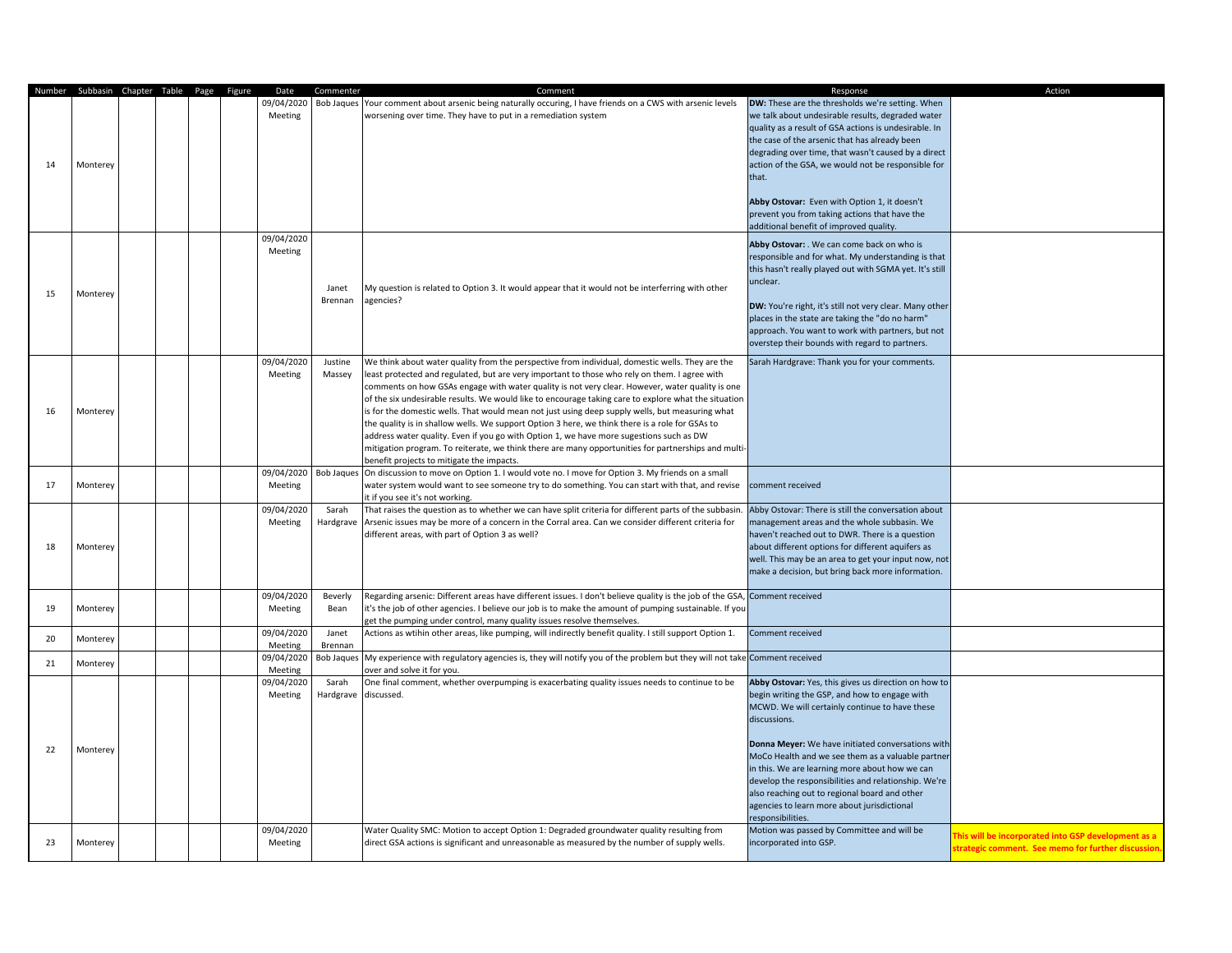|    | Number Subbasin Chapter Table Page Figure |  |  | Date                | Commenter        | Comment                                                                                                                                                              | Response                                               | Action                                              |
|----|-------------------------------------------|--|--|---------------------|------------------|----------------------------------------------------------------------------------------------------------------------------------------------------------------------|--------------------------------------------------------|-----------------------------------------------------|
|    |                                           |  |  |                     |                  | 09/04/2020 Janet Brenna Re: Groundwater Levels SMC: The relationship of this threshold with SWI, comments were made                                                  | DW: Janet is correct. And here, we are setting SMCs    |                                                     |
|    |                                           |  |  | Meeting             |                  | for the 180/400 that setting it at the 2015 level was not consistent with the requirement to address mainly for the Corral area. In the 180/400 we said              |                                                        |                                                     |
|    |                                           |  |  |                     |                  | SWI. Maybe it's not as important in this subbasin. Can we have a discussion about that here?                                                                         | we will set SMCs for SWI and we would meet them.       |                                                     |
|    |                                           |  |  |                     |                  |                                                                                                                                                                      | What we didn't do is incorporate all our SMCs into     |                                                     |
|    |                                           |  |  |                     |                  |                                                                                                                                                                      | GW levels. We said we have 6 different things to       |                                                     |
|    |                                           |  |  |                     |                  |                                                                                                                                                                      | meet at the same time. What happens is that one of     |                                                     |
|    |                                           |  |  |                     |                  |                                                                                                                                                                      | the SMCs will become the dominant driver of how        |                                                     |
|    |                                           |  |  |                     |                  |                                                                                                                                                                      | we manage the GW system. They don't have to            |                                                     |
|    |                                           |  |  |                     |                  |                                                                                                                                                                      | absolutely integrate. For example if we say we want    |                                                     |
| 24 | Monterey                                  |  |  |                     |                  |                                                                                                                                                                      | to stop SWI by injecting water. Our GW levels will     |                                                     |
|    |                                           |  |  |                     |                  |                                                                                                                                                                      | rise above the Min Thresh and it meets the             |                                                     |
|    |                                           |  |  |                     |                  |                                                                                                                                                                      | requirements. If we say we want to stop SWI by         |                                                     |
|    |                                           |  |  |                     |                  |                                                                                                                                                                      | pumping SWI out, our GW levels will drop and we        |                                                     |
|    |                                           |  |  |                     |                  |                                                                                                                                                                      | will have to make some adjustments. At this point,     |                                                     |
|    |                                           |  |  |                     |                  |                                                                                                                                                                      | we probably don't want to integrate the objectives     |                                                     |
|    |                                           |  |  |                     |                  |                                                                                                                                                                      | just yet because we don't know what our projects       |                                                     |
|    |                                           |  |  |                     |                  |                                                                                                                                                                      | will be to meet the SMCs.                              |                                                     |
|    |                                           |  |  |                     |                  |                                                                                                                                                                      |                                                        |                                                     |
|    |                                           |  |  |                     |                  |                                                                                                                                                                      |                                                        |                                                     |
|    |                                           |  |  | 09/04/2020          | Sarah            | I did have some thoughts about data needs for the Corral area and GW levels, and what makes the                                                                      | Abby Ostovar: Again, this is an iterative process.     |                                                     |
|    |                                           |  |  | Meeting             | Hardgrave        | subbasin unique in terms of the proportional share of pumping for omestic purposes versus ag                                                                         | Other subbasins also came against this where they      |                                                     |
|    |                                           |  |  |                     |                  | purposes. Looking at what the 180/400 selected, their water demands and purpose are different                                                                        | need more information. We can get initial direction    |                                                     |
| 25 | Monterey                                  |  |  |                     |                  | than in this area. I think our committee primarily selecting an emphasis on shallow domestic wells                                                                   | and still come back with more information.             |                                                     |
|    |                                           |  |  |                     |                  | is reflective of the primary users in this area. I would like more information on the amount of                                                                      |                                                        |                                                     |
|    |                                           |  |  |                     |                  | domestic wells and regulated systems compared to the amount of pumping for ag purposes. I see                                                                        |                                                        |                                                     |
|    |                                           |  |  |                     |                  | some reason for having different criteria on the GW levels.                                                                                                          |                                                        |                                                     |
|    | Monterey                                  |  |  |                     |                  | 09/04/2020 Janet Brenna Groundwater Level SMC: Motion to accept Option 4: Impacting shallow, domestic wells is signficant Motion was passed by Committee and will be |                                                        | his will be incorporated into GSP development as a  |
| 26 |                                           |  |  | Meeting             |                  | and unreasonable.                                                                                                                                                    | incorporated into GSP.                                 | trategic comment. See memo for further discussion.  |
|    |                                           |  |  |                     |                  | 09/04/2020 Beverly Bean Depletion of Interconnected Surface Water SMC: Motion to accept Option 3: The current rate of                                                | Motion was passed by Committee and will be             |                                                     |
| 27 | Monterey                                  |  |  | Meeting             |                  | surface water depletion is not unreasonable (although it may be significant).                                                                                        | incorporated into GSP.                                 | his will be incorporated into GSP development as a  |
|    |                                           |  |  |                     |                  |                                                                                                                                                                      |                                                        | strategic comment. See memo for further discussion. |
|    |                                           |  |  | 09/04/2020          | Sarah            | Re: Projects and Management Actions: Pumping reductions question: If domestic wells are de                                                                           | DW: We will include an analysis of that in our data    |                                                     |
|    |                                           |  |  | Meeting             | Hardgrave        | minimus users under SGMA, what ability do we have to do pumping restrictions or a water charges packet. One question we've talked about internally,                  |                                                        |                                                     |
| 28 | Monterey                                  |  |  |                     |                  | framework?                                                                                                                                                           | we don't have reg authority to meter wells, can        |                                                     |
|    |                                           |  |  |                     |                  |                                                                                                                                                                      | there be a voluntary system? We'll look into those     |                                                     |
|    |                                           |  |  |                     |                  |                                                                                                                                                                      | options as well.                                       |                                                     |
|    |                                           |  |  | 09/04/2020          |                  | Janet Brenna Seems to me the first priority is not to make the problem worse. So, that means no new wells in the DW: You did point out earlier about Zone B8         |                                                        |                                                     |
| 29 | Monterey                                  |  |  | Meeting             |                  | area, that's where we begin.                                                                                                                                         | overlay. But if it's the suggestion of this committee, |                                                     |
|    |                                           |  |  |                     |                  |                                                                                                                                                                      | we can propose it is expanded and go to the county     |                                                     |
|    |                                           |  |  |                     |                  |                                                                                                                                                                      | as the GSA.                                            |                                                     |
| 30 | Monterey                                  |  |  | 09/04/2020          | Sarah            | I think it would be helpful if you brought back the recommendations of the GeoSyntec report.                                                                         | <b>Comment received</b>                                |                                                     |
|    |                                           |  |  | Meeting             | <b>Hardgrave</b> |                                                                                                                                                                      |                                                        |                                                     |
|    |                                           |  |  | 09/04/2020          |                  | Beverly Beanl agree. We spent \$300,000 on that report and we have those recommendations. We may not have                                                            | Comment received                                       |                                                     |
|    |                                           |  |  | Meeting             |                  | the power to implement those, the county does. We don't need to reinvent the wheel, and I think                                                                      |                                                        |                                                     |
| 31 | Monterey                                  |  |  |                     |                  | we have enough to go on. If the Country Club is not recycling their water, we can have the county                                                                    |                                                        |                                                     |
|    |                                           |  |  |                     |                  | require that they do. Generally speaking, upper Corral area has better supply and quality than                                                                       |                                                        |                                                     |
|    |                                           |  |  |                     |                  | lower Corral area well. Is there a way to purchase, pump and store in those areas?                                                                                   |                                                        |                                                     |
|    |                                           |  |  | 09/04/2020 Margaret |                  | With respect to the SWI, there has been new information on sea level rise being higher than                                                                          | DW: I am familiar with that recent study. We are       |                                                     |
|    |                                           |  |  | Meeting             | Anne             | initially thought and the impacts on GW will be severe.                                                                                                              | planning on developing GW models to address            |                                                     |
| 32 | Monterey                                  |  |  |                     | Copernall        |                                                                                                                                                                      | these issues specifically. However, we will be         |                                                     |
|    |                                           |  |  |                     |                  |                                                                                                                                                                      | making decisions before the results of those models    |                                                     |
|    |                                           |  |  |                     |                  |                                                                                                                                                                      | are available. But we will address it.                 |                                                     |
|    |                                           |  |  | 09/04/2020          |                  | Janet Brenna Are most of the residents on septic systems or sewer? Requiring community sewage collection                                                             | Comment received                                       |                                                     |
| 33 | Monterey                                  |  |  | Meeting             |                  | systems and recycling water could be an approach if there are enough residences on septic. I raise                                                                   |                                                        |                                                     |
|    |                                           |  |  |                     |                  | this as a brainstorm possibility.                                                                                                                                    |                                                        |                                                     |
|    |                                           |  |  | 09/04/2020          | Sarah            | I want to add on. In the Toro Park subdivisions, they are on a wastewater system. It's not exactly a                                                                 | Comment received                                       |                                                     |
|    |                                           |  |  | Meeting             | Hardgrave        | benefit directly to our subbasin. I recall in the Ferini Ranch there was a discussion to connect to                                                                  |                                                        |                                                     |
| 34 | Monterey                                  |  |  |                     |                  | Monterey OneWater to get more flow. For the Country Club, I don't think they have a recycled                                                                         |                                                        |                                                     |
|    |                                           |  |  |                     |                  | water source for irrigation, but it may be a good idea for an in lieu recharge situation.                                                                            |                                                        |                                                     |
|    |                                           |  |  |                     |                  |                                                                                                                                                                      |                                                        |                                                     |
|    |                                           |  |  |                     |                  |                                                                                                                                                                      |                                                        |                                                     |